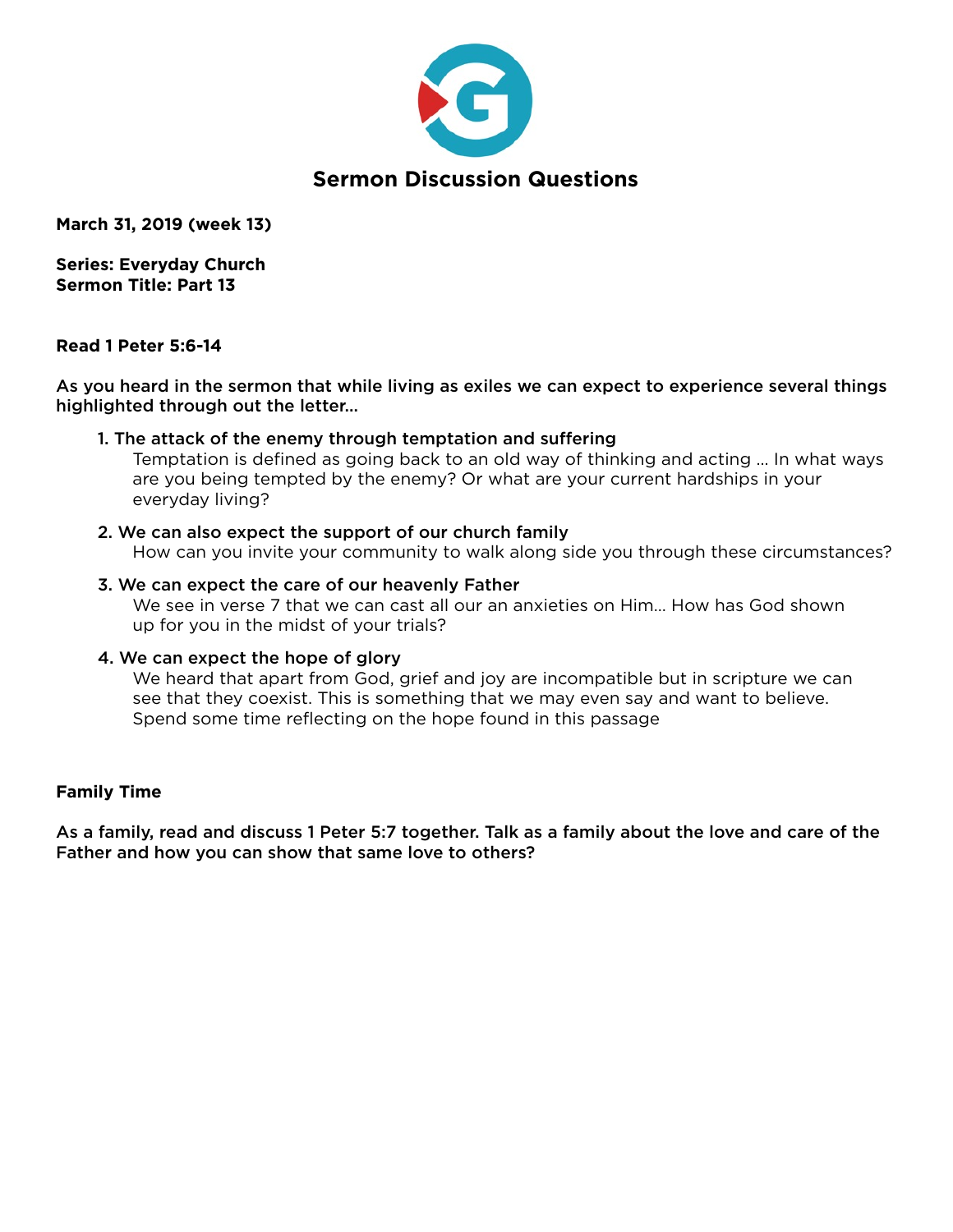

**March 24, 2019 (week 12)** 

**Series: Everyday Church Sermon Title: Part 12** 

### **Read 1 Peter 2:9-12**

We were challenged in this sermon, to consider how to live and engage the mission of God more intentionally. Adam listed the following questions around where, when and what, to help us think practically about our personal engagement in God's mission.

#### **Where?**

Where are the places you can meet people? Where do people experience community? Are their existing social networks in which you can engage or do you need to find ways to create community in your neighborhood? Where should you be to have missional opportunities? Family Time

#### **When?**

What are the patterns of your neighborhood? When are times you can connect with people? What cultural experiences and celebrations do people have? When should we be available to have missional opportunities?

#### **What?**

What are peoples fears, hopes and hurts? What are the basic needs of my neighborhood? What gospel stories are told in your circles? What are the barriers or beliefs and assumptions that cause people to dismiss the gospel? What sin will the gospel first confront and heal? What is the good news for people in this community? What will church look like for people in this neighborhood?

#### **Family Time 1 Peter 2:9-12**

What do you treasure in your life?

This passage states that as Christians, we are God's treasured possession. Discuss this with your family. How does this make you feel? (i.e. encourage you, strengthen you, comfort you)

He also mentioned that God has given us a grace story to share with others. A good use of time this week may be to reflect your own personal story and write it out. A great way is to practice your grace story is to think about your life before Christ. How God's grace has shaped your life since then.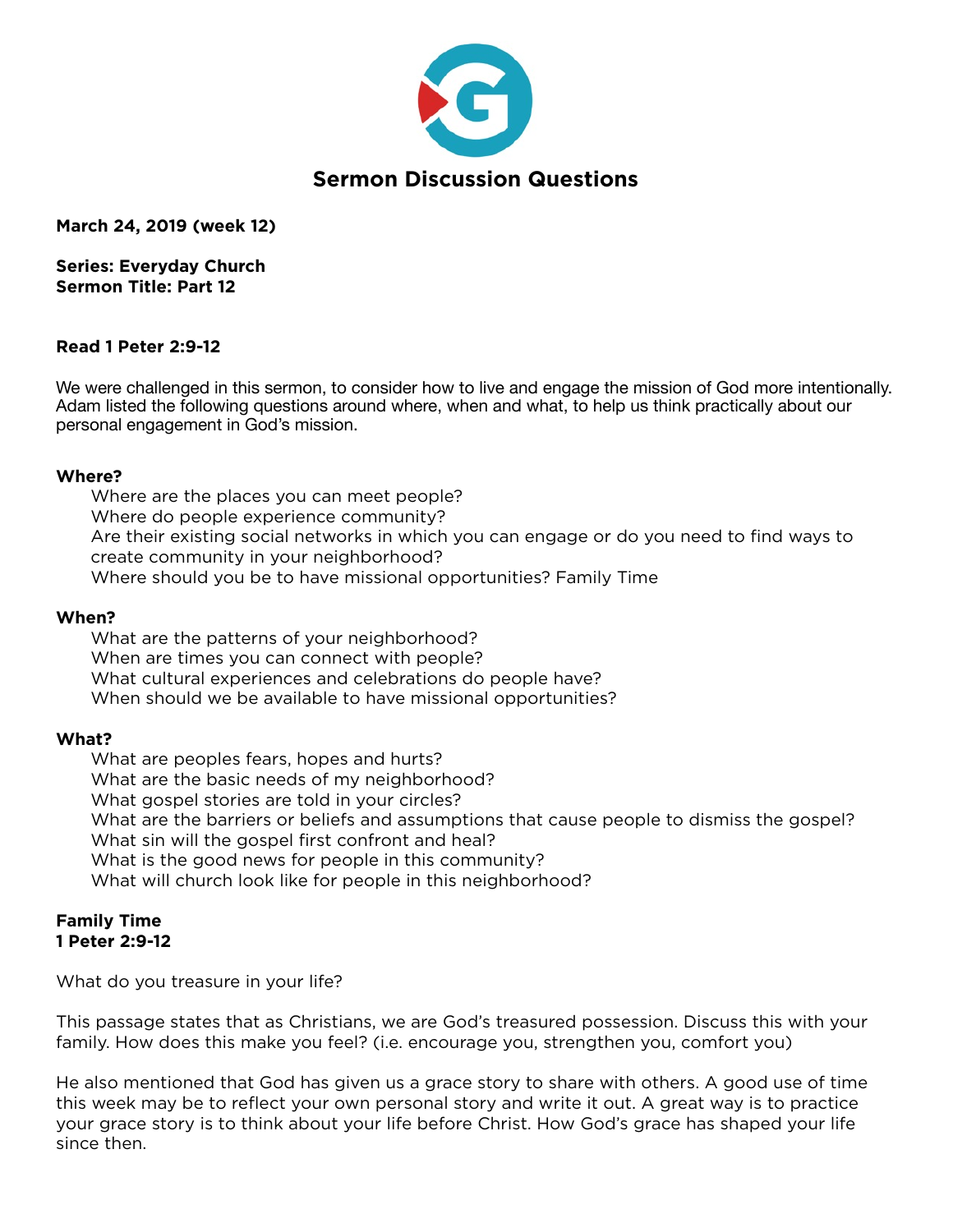

**March 17, 2019 (week 11)** 

**Series: Everyday Church Sermon Title: Part 11** 

### **Read 1 Peter 2:9-10**

- It was said in the sermon that "We daily forget the Gospel and we daily forget that we're sent to engage God's mission". In light of 1 Peter 2:9-10, practically speaking what are we, as the church, called to do daily in regards to the Gospel and being sent?
- It was said that "Mission is not an event, but our life". Traditionally what has mission looked like in your life? Has it been event type thinking or intentional day to day living? What has held you back from making it the intentional day to day living?
- Who has God placed in your life that you have a burden for? As you view them through the lens of the Gospel, how can you pursue them intentionally? How can you speak boldly about what you believe deeply with this person?
- Do you feel like you are consistently quiet before God? If not, how can you be intentional with God this week?

### **Family Time**

• Friendship is one of the best ways to share Jesus. When you look around your classroom, co-op, playground, sports team, etc. who is someone you can encourage and build a friendship with?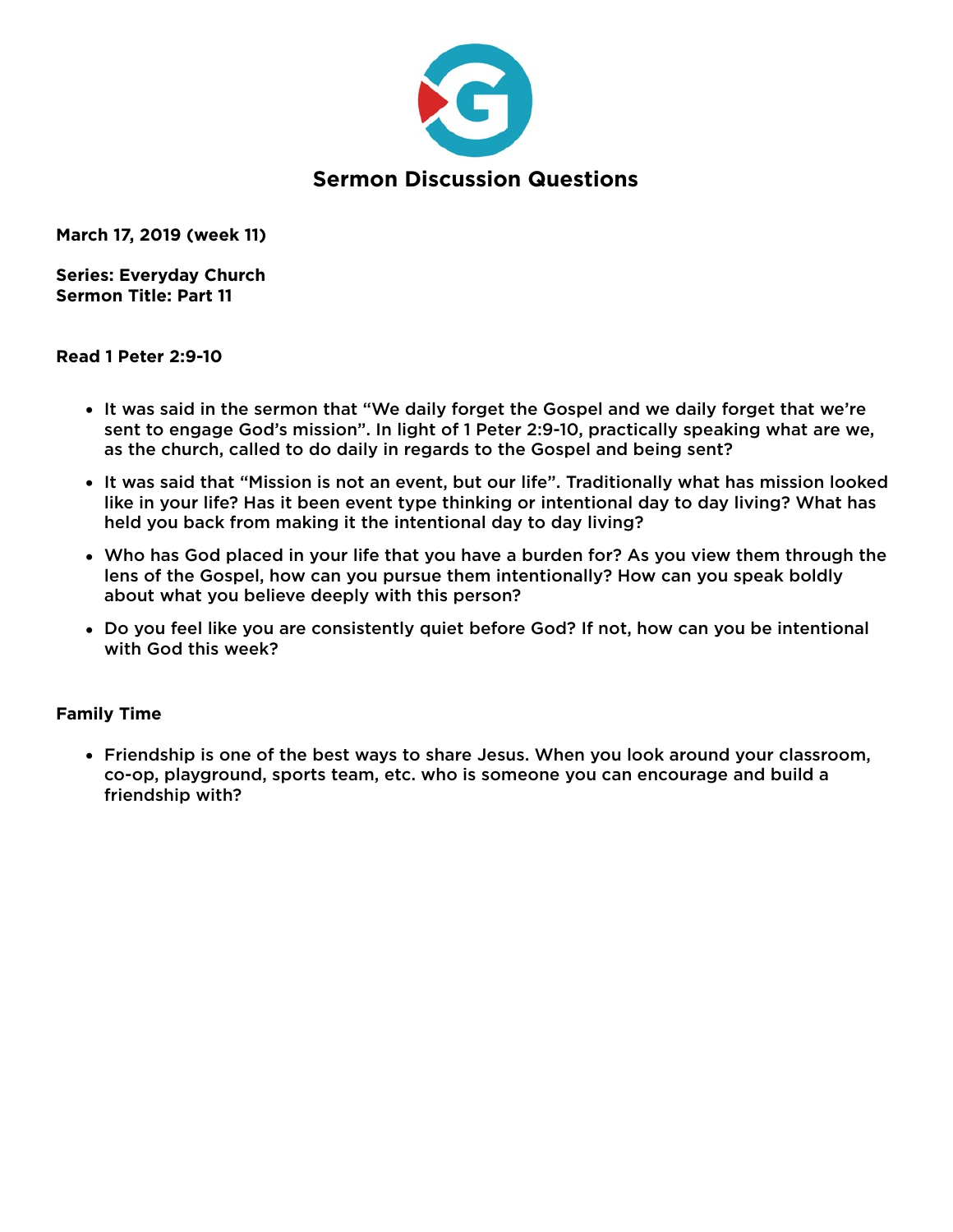

**March 10, 2019 (week 10)** 

**Series: Everyday Church Sermon Title: Part 10** 

#### **Read 2 Corinthians 9:6-15**

- We have talked about stewardship the last few weeks. In your own words how would you define stewardship?
- Specifically this week we talked about stewardship of our money. The statement was made that "being generous should be a cheerful response to grace not a matter of obligation." In your personal stewardship of your finances, do you feel your generosity is done in a spirit of cheerfulness or obligation? Discuss this with someone else.
- Practically speaking, in your own life what steps would be needed for you to be more generous?

- Model a thankful heart. Express aloud your thankfulness for God's provision of your family's daily needs.
- Explain what the Bible teaches about tithing, and show children how they can figure their own tithe. Let them see you tithing cheerfully.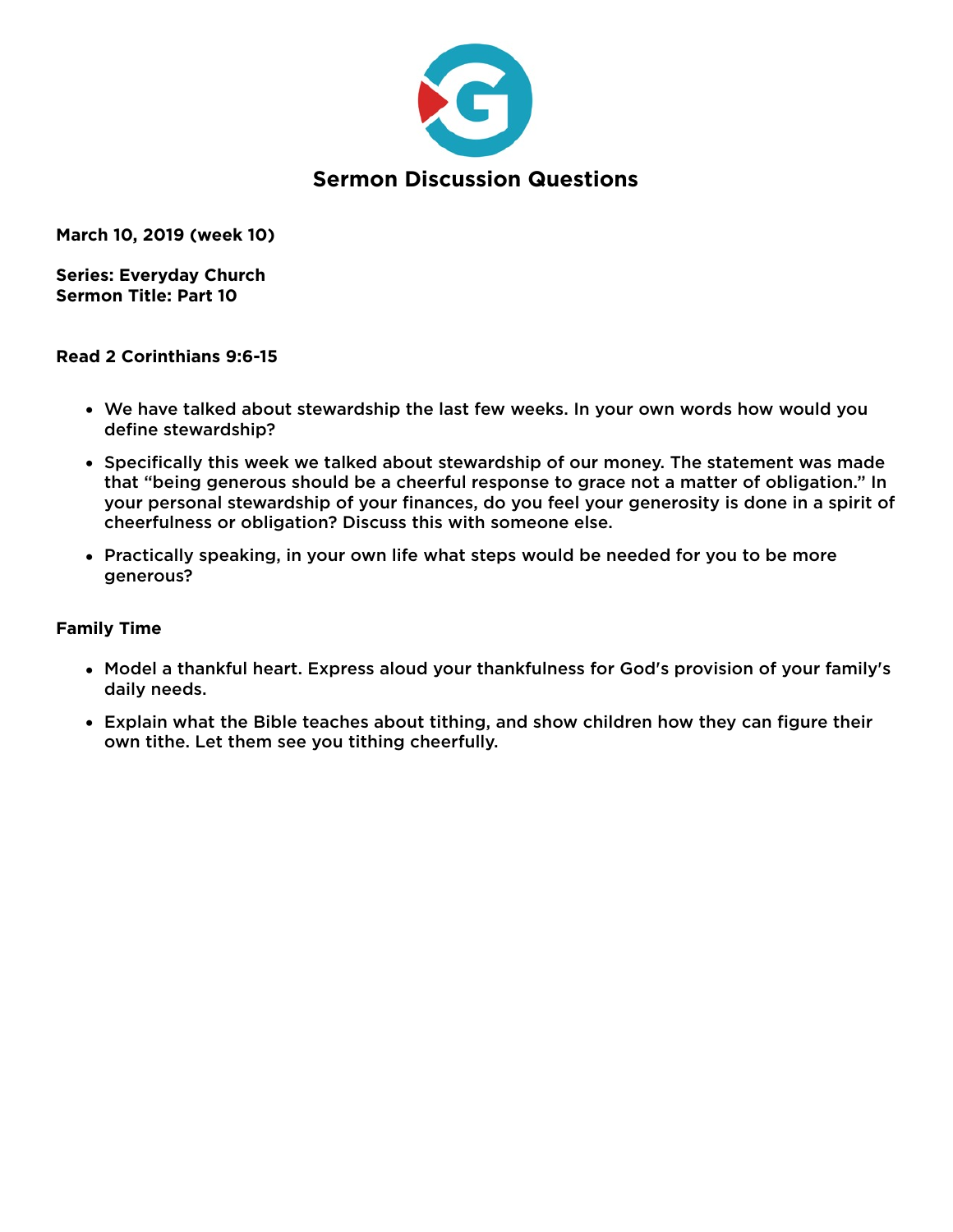

**March 3, 2019 (week 9)** 

**Series: Everyday Church Sermon Title: Part 9** 

## **Focus text:** *I Peter 4:7-9*

- You heard it said that "Grace is the hospitality of God." As you reflect on the Grace that has been given to you, how does that motivate you to be hospitable to others?
- Read again 1 Peter 4:9. It is clear that God desires that we be hospitable in a specific way. Hospitality is as much about action as it is the attitude of the heart. Because we are selfcentered it is easy to "complain" as we are hospitable. As you strive to be hospitable ask God to give you a spirit of cheerfulness. Spend some time this week asking God for opportunities to be hospitable to others.
- Hospitality in 1 Peter 4:9 literally means "love of strangers." What would it look like for strangers to become neighbors and neighbors to become to family in your life?
- We were asked to start somewhere. So, as you think about starting where you are, with what you have, and with what you know, what practical steps can you take to be hospitable this week?

- As a family, read I Peter 4:7-9
- What are some things God has given you?
- Are you willing to share these things with others?
- How can you share them with another person or family?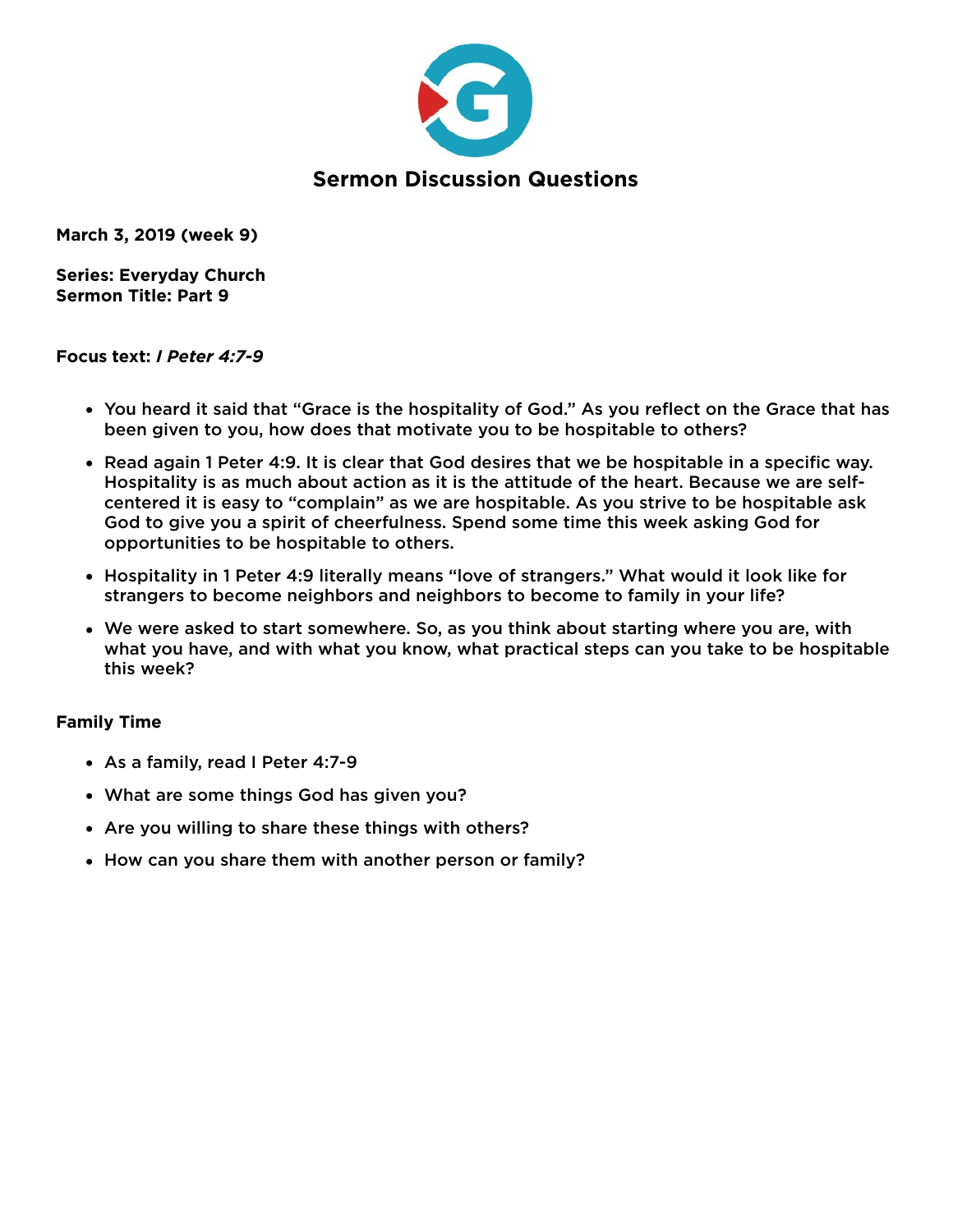

**February 24, 2019 (week 8)** 

**Series: Everyday Church Sermon Title: Part 8** 

## **Focus text:** *I Peter 4:1-7*

- The question was posed in the sermon, "Am I living my life according to my agenda or God's will?" Reflecting on this question, what are the areas in your life that you would say are more aligned with your agenda rather than God's will?
- We were challenged to steward our time according to the will of God. In the illustration, we were reminded that all of our time is a gift from God. As you process that, how does this challenge you or has it given you a new perspective about your time?
- How can this truth help us to arm ourselves with a new way of thinking?

- As a family, have a discussion about the things that you value and how do these play out in how you steward your time?
- As a student or child, how can you view your time at school as a gift from God?
- Truth: All of our time is a gift from God. What do you think God want us to spend our time doing?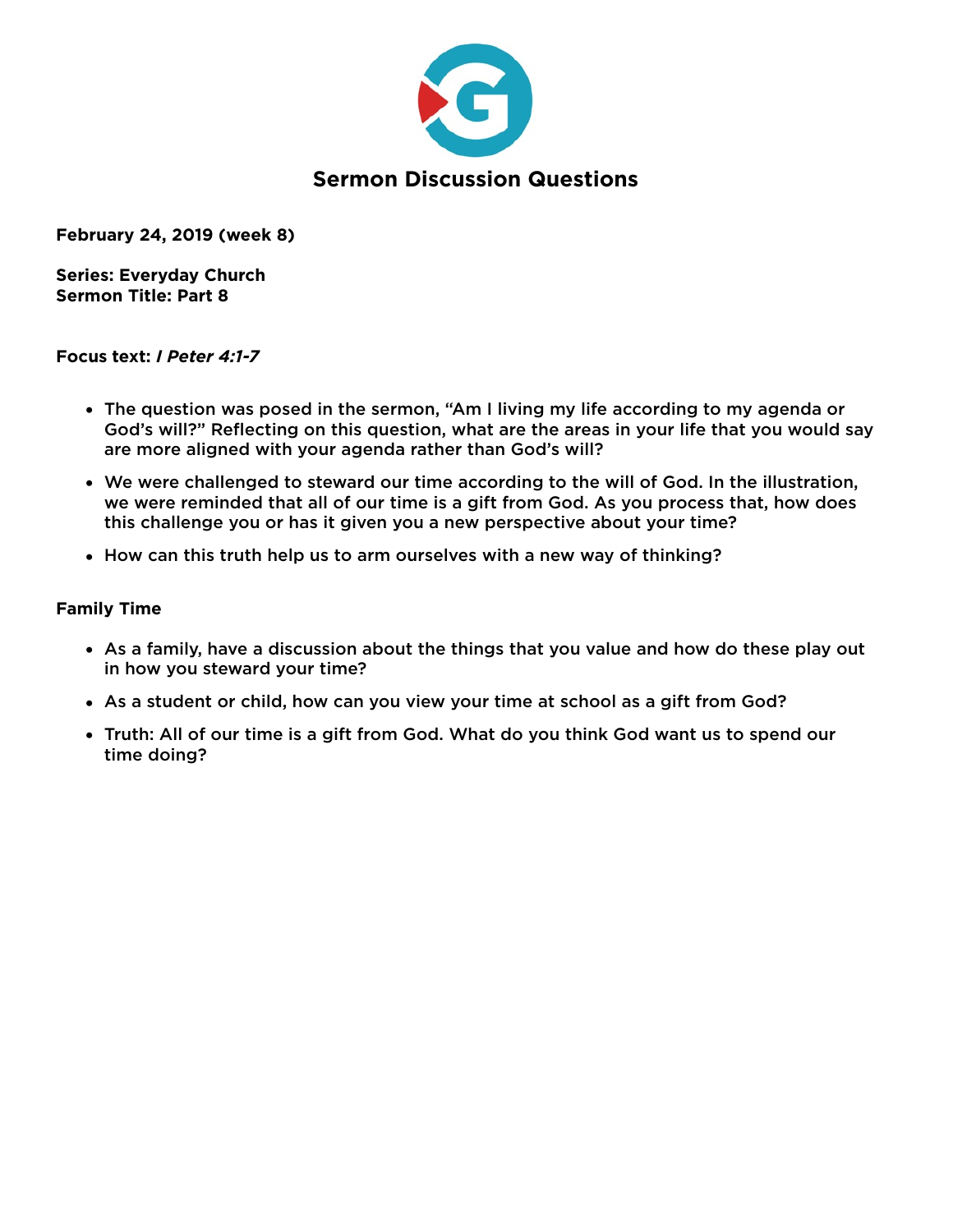

**February 18, 2019 (week 7)** 

**Series: Everyday Church Sermon Title: Part 7** 

## **Serves Sacrificially**

### **Focus text:** *I Peter 2:21-25*

- This past Sunday we heard Adam talk about examples in which Jesus served. The greatest example being his death which is highlighted in this week's passage. When reflecting on Christ's example, how does this motivate and encourage you in your service to others?
- As you consider serving, what hinders you from serving those around you? What excuses do you find yourself making as to why you can't serve others?
- The statement was made that if our service to others is not rooted in the Gospel, it will result in self righteousness and will be exhausting. How can we grow to consistently root our service in the Gospel and how does the example of Christ motivate us to do so?
- What steps should you take today to serve others in the context of your everyday life?

- What holds you back from serving others?
- Share about a time someone served you and it brought you joy?
- As a family, brainstorm creative ways to serve others at home, school and in your community. Then choose one to do as a family this week.
- Ask God to give you a heart to serve others in your life.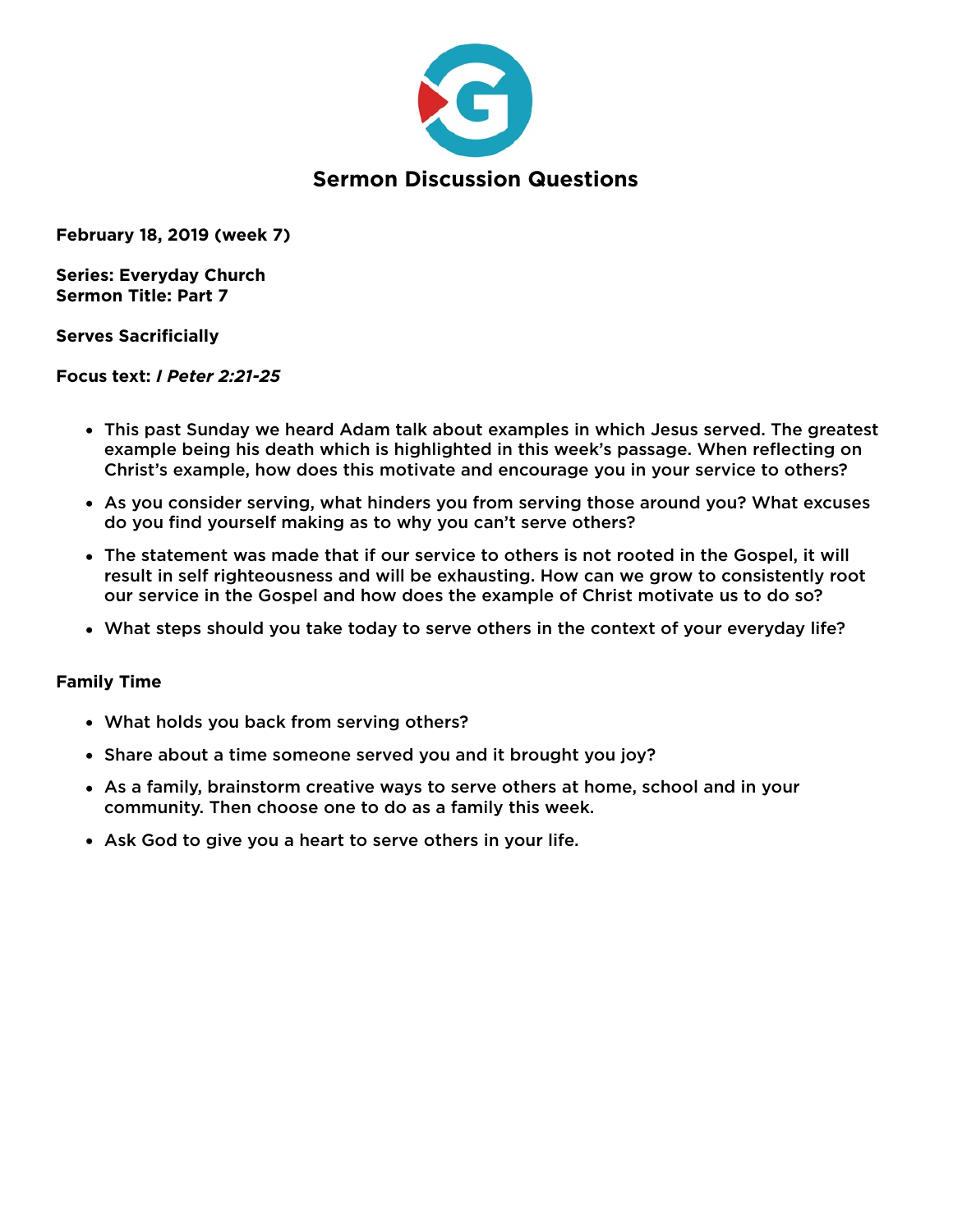

**February 10, 2019 (week 6)** 

**Series: Everyday Church Sermon Title: Part 6** 

### **Serves Sacrificially**

### **Focus text:** *I Peter 2*

In this week's sermon, much was made about our need to serve. Service is rooted in who we are as Christ followers. Read and reflect on these verses 1 Peter 2:9-10, 1 Peter 2:17, & 1 Peter 3: 8-9

- What does it mean to be a chosen people?
- As you reflect on what it means to be a follower of Christ, what does it mean to be built up into a spiritual house? What does that look like in your everyday life in relation to serving others?
- As was discussed in the sermon "serving others is hard because people are people." As you take a moment to reflect on your own life, are there areas in your life that make it difficult for you to serve others or for others to serve you? In your time of prayer today is there something that you need to confess or surrender that would help make serving others an outcome of your everyday life?

# **Family Time**

We serve others because of what Jesus did for us. As you talk with your child today remind them to be on the lookout today for someone who needs help. Helping others is a way to show God's love. \* You can find more family time information in the Parent Cue App.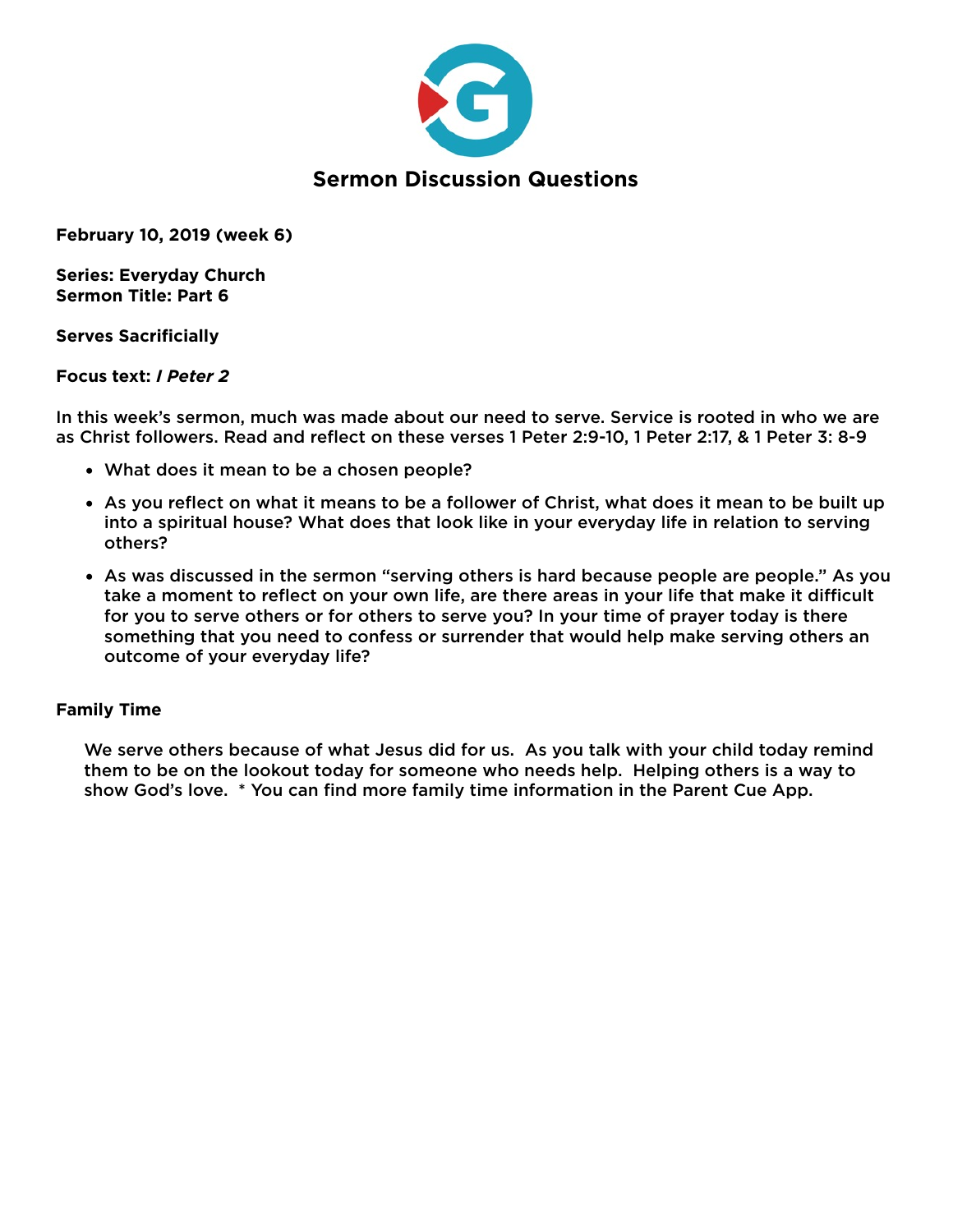

**February 3, 2019 (week 5)** 

**Series: Everyday Church Sermon Title: Part 5** 

## **We want to live faithful lives of worship in our everyday lives, because 7>1!**

### **Focus text:** *I Peter 1:1-9*

- In this sermon, you heard Phil ask, "What if church was an everyday act of living for you?" What would that look like in your everyday life?
- If you were taking an honest assessment of how you view church, would you see it as an event you attend or as a daily way of living?
- The statement was made, that in order to live faithful lives of worship in an everyday context, it requires that we love a God that we cannot see. (1:8-9) Is it easier to experience God's love and presence in a context of church versus everyday life? As you think about your current circumstances, how have you experienced the love of God in everyday living?
- Often times we have seasons of life or days that can be difficult, what are some of the circumstances you are currently walking through that make it difficult to live a faithful life of worship? What promises can you draw out from this text that you need to believe God for to live a faithful life of worship, as you love a God that you cannot always see or hear?

# **Family Time**

### **As a family read together** *1 Peter 1:8-9*

### **Ask your children:**

- What do you think it means to love a God you cannot see?
- What are some of the ways we can show our love to God?
- What are some of the ways God has shown His love to us even though we cannot see Him? Examples provided: provides our needs, gives us a home, shows us what love looks like through our parents/family, sent Jesus to show us the Father's love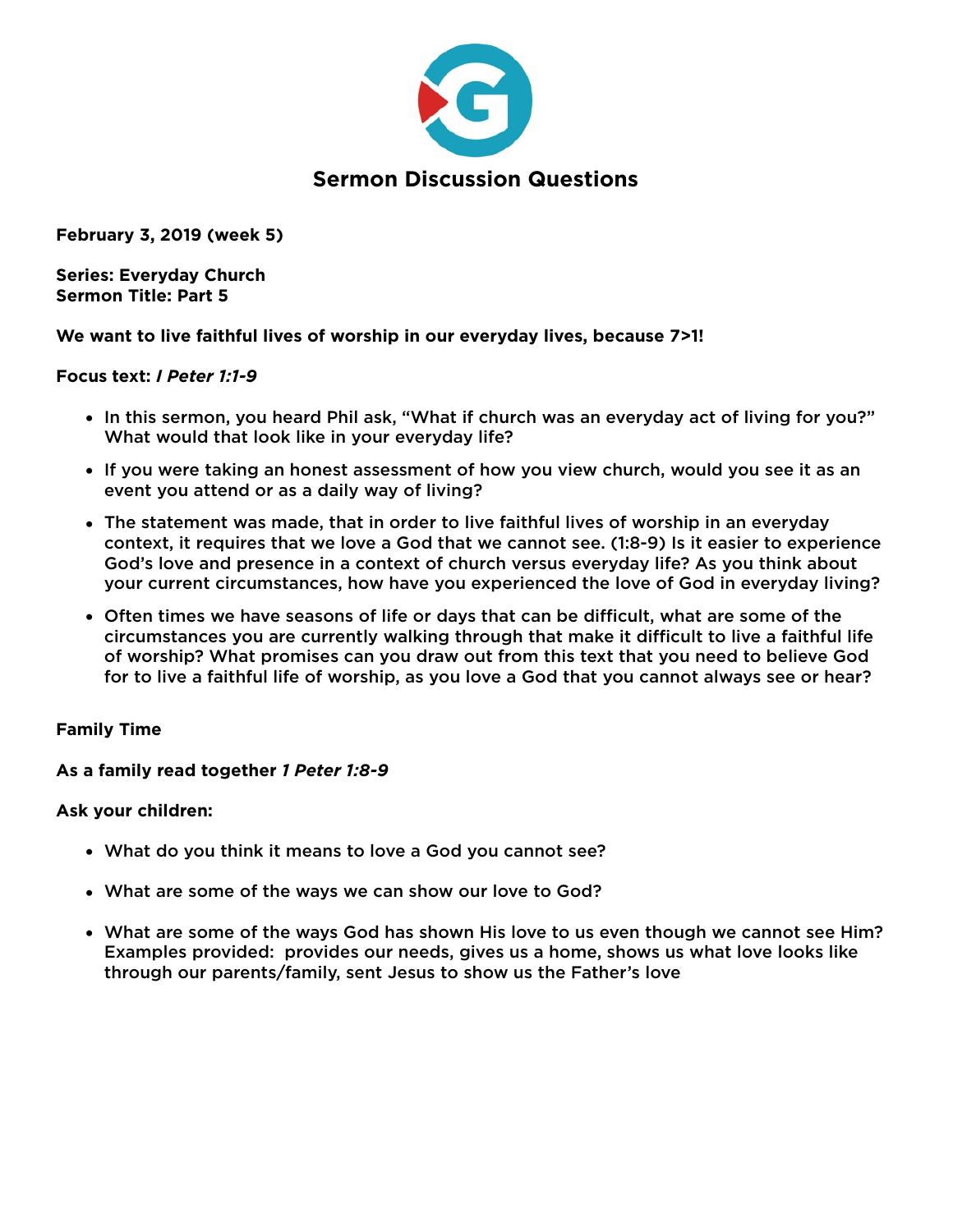

**January 27, 2019 (week 4)** 

**Series: Everyday Church Sermon Title: Part 4** 

#### **Focus text:** *I Peter 1:22-2:3*

If we are moving towards a post-church society where our values are pushed to the side or marginalized how can we bridge the gap by living faithful lives of worship as exiles (distinct or uncommon life)?

- What does it mean to be the church and bridge the gap within an increasingly post-church society?
- It was stated that we all need community, what are some key differences in Gospel-Centered community versus other forms of community? Within this Gospel-Centered community, how can I "speak the truth in love" with those of differing opinions or perspectives?
- How does the Gospel allow me to be open and transparent with others?

### **Now as a family read together 1 Peter 2:2-3**

- When you're hungry or thirsty, what do you do?
- Give me an example when Jesus met a need in your life? Let's take some time today, and thank God for different ways He has blessed us as a family.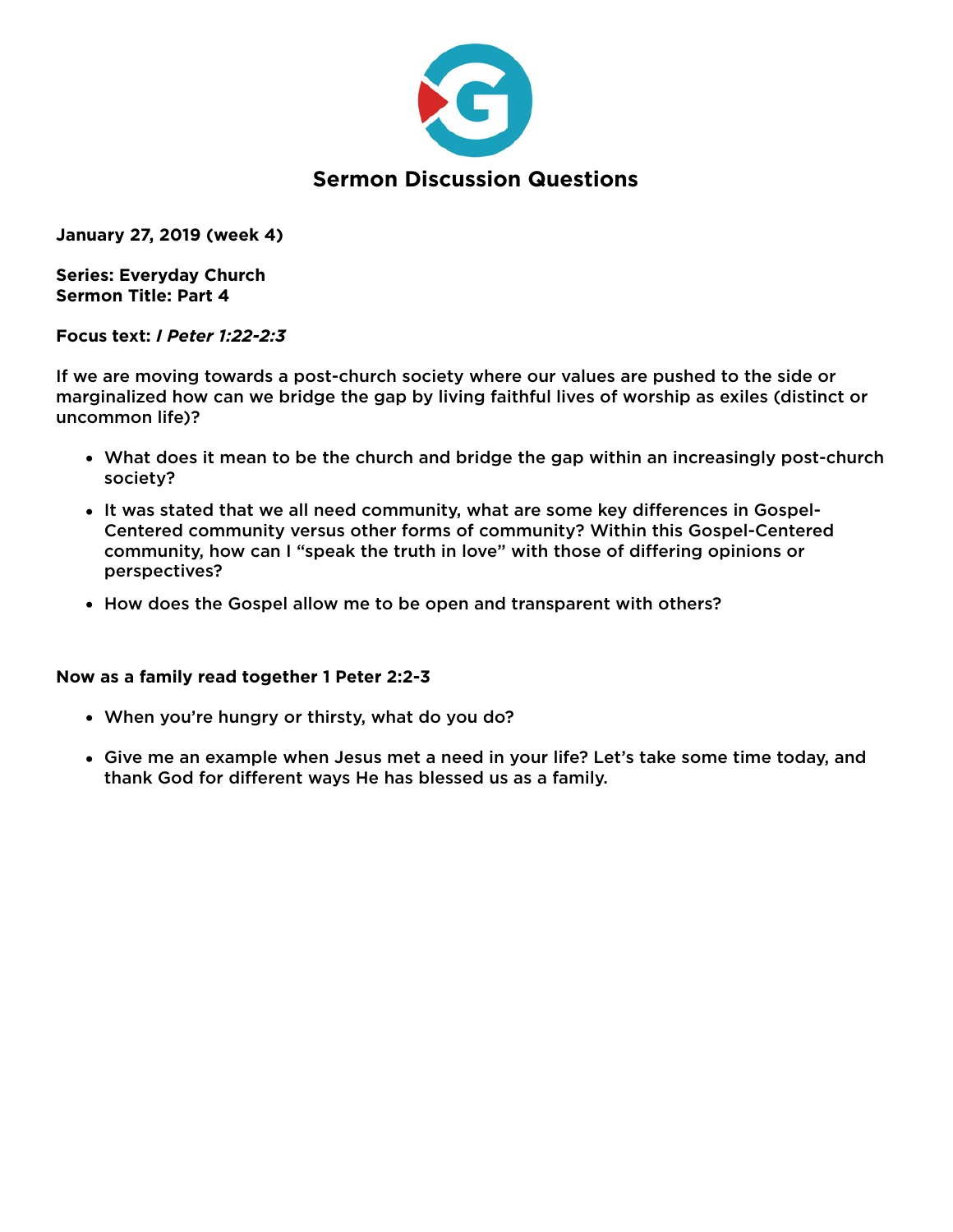

**January 20, 2019 (week 3)** 

**Series: Everyday Church Sermon Title: Part 3** 

## **Focus text:** *I Peter 1:22-26*

In this weeks sermon you heard the word community used several times. The word community can have a variety of meanings. For clarity, when we talk about biblical community at GracePoint we mean that biblical community is a place in which we are sharing a common life in Christ.

- What does the idea of 7>1 mean?
- For many people church has been defined by what they experience on a Sunday morning, which has led to an unhealthy view of church and a limited experience of community. An expectation at GracePoint is that we live in community. How is our family engaged in community beyond Sunday morning?
- It was said in the sermon that we all need community. Community is a place where we can walk through life's struggles together. God has given us community to help through hardship and to shape our growth in Him. Examine your life, who are you currently walking through life's struggles with?

# **Family Time:**

- When you hear the word "church" what do you think of? Is it a building? Group of people? Class? A way of living?
- While the church has been traditionally known as a building, Scripture teaches us that it is more than that. Church should be a way of living for us every day. What are the things that would be true of our lives if we lived like this everyday?

Now as a family read together 1 Peter 1:22

- Part of being the church is loving each other with a "brotherly love." What does brotherly love look like? And how can we show it others on an everyday basis? Do we have neighbors or friends that we could demonstrate brotherly love to? Is there someone we could share a meal with? Someone we could visit and encourage?
- Pray with your family and ask God to help you grow in what it means to live as His church everyday and grow to love others with a brotherly love. In Jesus Name, Amen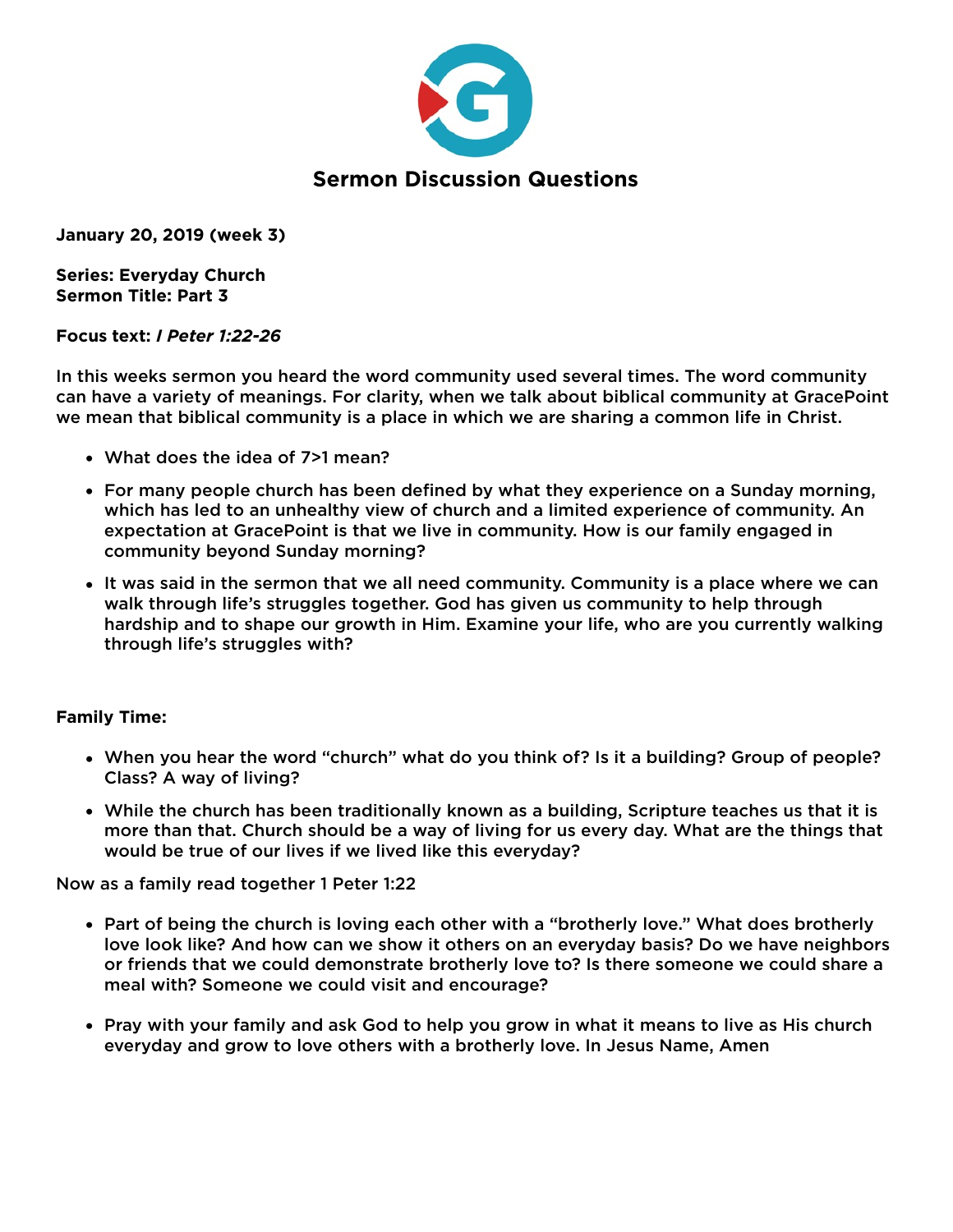

**January 13, 2019 (week 2)** 

**Series: Everyday Church Sermon Title: Community** 

## **Focus Text :** *Acts 4:32-35 and I Peter 4:8-10*

- Do you find yourself in a healthy rhythm of being in biblical community? If so, who makes up that community?
- In this sermon, Bill states that how we love/treat one another defines the body of Christ in a world that does not know Him. In what ways do you choose to love others well? What may be some growth areas in your life in regards to loving others?
- Consider where you live, learn, work, and play. How can you be a faithful steward of God's grace to love "one another"?
- What are some areas in your life that you need to redefine in light of John 13:35?

# **Family Time:**

As a family read together: Read John 13:35

- What would it look like to love one another within your home, community, and church?
- As a family pray about ways to show kindness outside of your home.
	- Examples:
		- Food for Every Child Initiative
		- Reach out to a specific family who is hurting
		- Making a card for a sick family